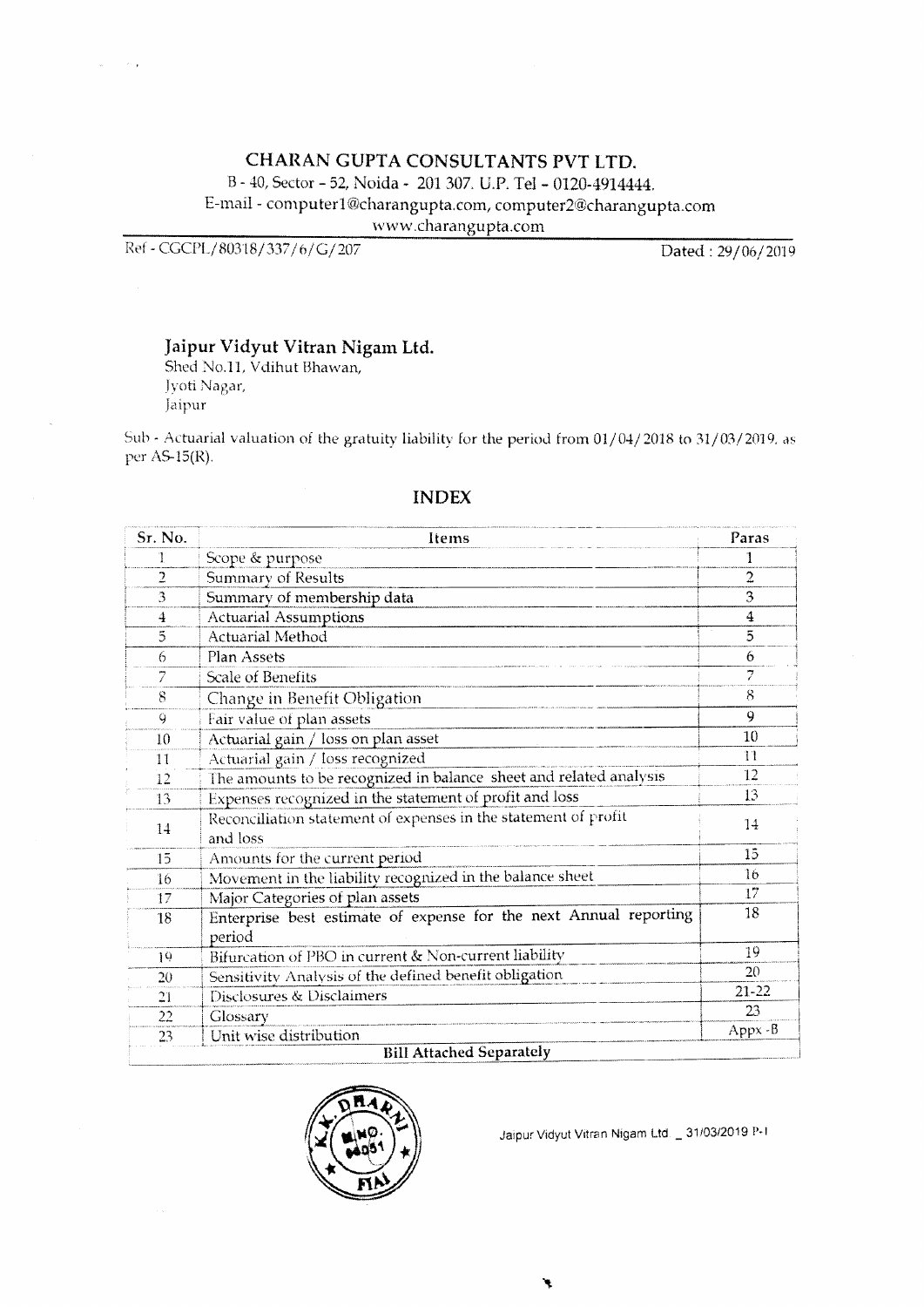# CHARAN GUPTA CONSULTANTS PVT LTD. B - 40, Sector - 52, Noida - 201 307. U.P. Tel - 0120-4914444. E-mail - computer1@charangupta.com, computer2@charangupta.com www.charangupta.com

Ref - CGCPL/80318/337/6/G/207

Dated: 29/06/2019

# Jaipur Vidyut Vitran Nigam Ltd.

Shed No.11, Vdihut Bhawan, Jyoti Nagar, Jaipur

Sub - Actuarial valuation of the gratuity liability for the period from 01/04/2018 to 31/03/2019, as per AS - 15 (R).

#### $\mathbf{1}$ . Scope & Purpose

I have carried out the actuarial valuation of your organization for the above purpose on request. This report has been prepared with the objective of identifying the financial status and required disclosure figures of the gratuity liability of the employees, in accordance with AS-15(R). This report does not constitute a formal funding actuarial valuation of the Plan and does not present any recommendation of contributions or funding levels. The amounts given in this report are in Indian rupees (INR). The report must be considered in its entirety. Individual sections if considered in isolation could be misleading.

#### $2.$ Summary of results

The table below shows a summary of the key results of the report including past results as applicable.

## A) Assets / Liabilities

| As on-      | <b>ME WW</b> | $- -$        | 31/03/2017       | 31/03/2018       | 31/03/2019       |
|-------------|--------------|--------------|------------------|------------------|------------------|
| PBO(G)      | --           | <b>ANCHO</b> | 4.43.59.88.619   | 4.52.85.44.058   | 4.85.91.90.514   |
| Plan Assets | $\sim$       | $-$          | 1,77,65,00,000   | 2.52.22.22.222   | 2.85.45.00.000   |
| Net Assets  | $-$          | $+ + +$      | (2.65.94.88.619) | (2.00.63.21.836) | (2,00,46,90,514) |
| /Liability) |              |              |                  |                  |                  |

B) Experience on actuarial Gain / (Loss) for PBO and Plan Assets.

| On Plan PBO    | $-$ | $-$ | $-$          | (89,06,33,340) | (38.39.75.731) |
|----------------|-----|-----|--------------|----------------|----------------|
| On Plan Assets | $-$ | -   | <b>SHOW:</b> | 4,52,49,472    | 1.84.88.440    |

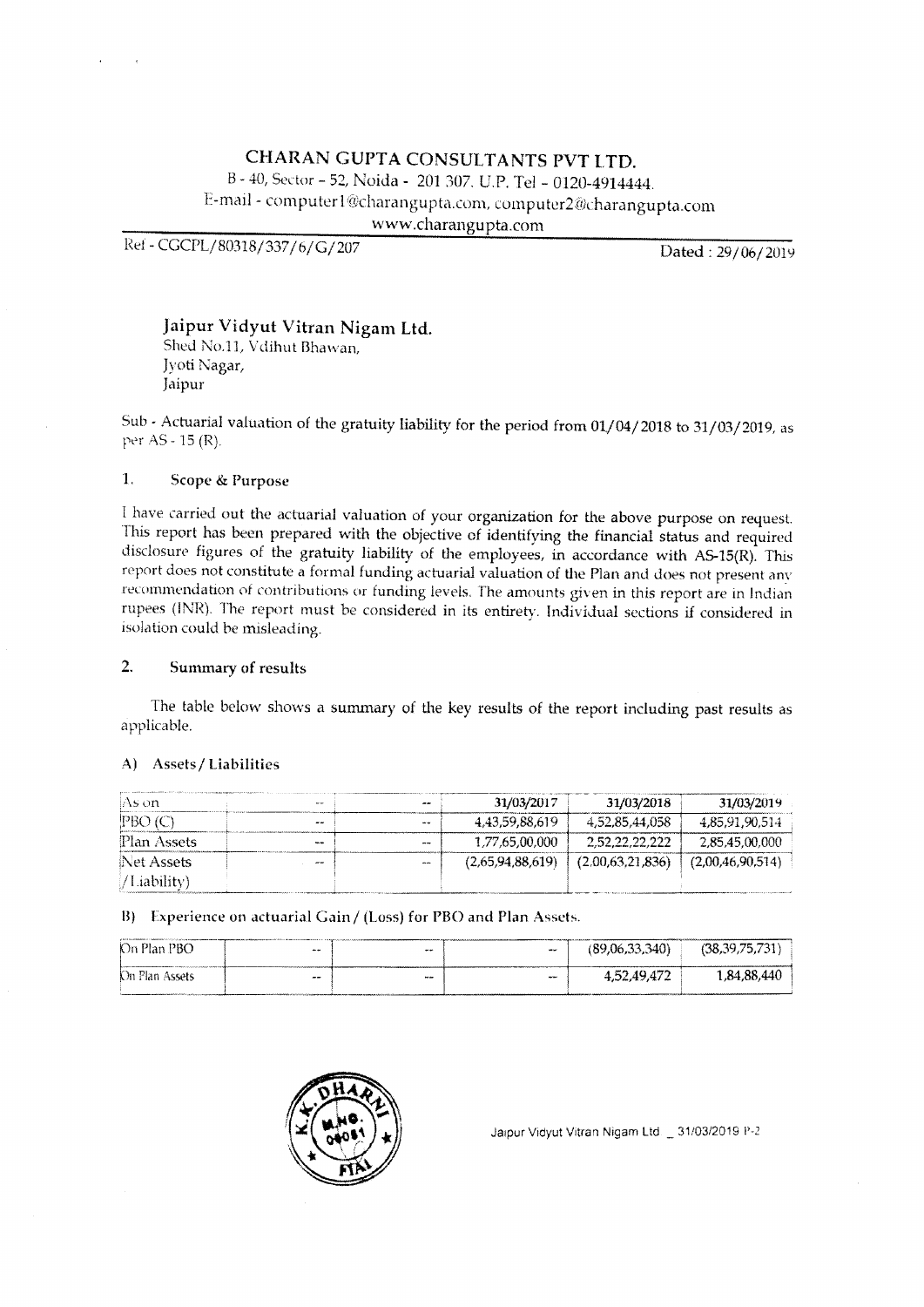| As at                                |        | 31/03/2017 | 31/03/2018 | 31/03/2019 |
|--------------------------------------|--------|------------|------------|------------|
| a) Number of employees               |        | 16295      | 15333      | 16434      |
| b) Total Monthly Salary              | Lakhs) | 4320.12.   | 4842.31    | 5402.48    |
| c) Average Past Service              | Years) | 13 13      | 12.72.     | 11.93      |
| d) Average Age                       | Years) | 37.16      | 36.91      | 36.29      |
| e) Average remaining<br>working life | Years) | 22.84      | 23.09      | 23.71      |

### $\overline{3}$ . Summary of membership data

#### 4. **Actuarial Assumptions**

Company attention was drawn to provisions of accounting standard that actuarial assumptions are an entity's best estimates of variables that will determine the ultimate cost of providing post employment benefits and shall be unbiased & mutually compatible.

## a) Economic Assumptions

The principal assumptions are the discount rate & salary growth rate. The discount rate is generally based upon the market yields available on Government bonds at the accounting date relevant to currency of benefit payments for a term that matches the liabilities. Salary growth rate is company's long term best estimate as to salary increases & takes account of inflation, seniority, promotion, business plan, HR policy and other relevant factors on long term basis as provided in relevant accounting standard. These valuation assumptions are as follows & have been received as input from you.

|                                      | 31/03/2017 | 31/03/2018 | 31/03/2019 |
|--------------------------------------|------------|------------|------------|
| Discounting Rate                     | 7.35       |            | 7.60       |
| ii)<br>Future salary Increase        | 10.00      | 8.00       | 8.00       |
| iii) Expected Rate of return on plan | 7.35       |            | 7.60       |
| assets                               |            |            |            |

## b) Demographic Assumption

Attrition rates are the company's best estimate of employee turnover in future determined considering factors such as nature of business & industry, retention policy, demand & supply in employment market, standing of the company, business plan, HR Policy etc as provided in the relevant accounting standard. Attrition rates as given below have been received as input from the company.

| i) Retirement Age (Years) |                           |                                               |                           |  |
|---------------------------|---------------------------|-----------------------------------------------|---------------------------|--|
| ii) Mortality Table       | $1ALM (2006 - 08)$        |                                               |                           |  |
| iii) Ages                 | Withdrawal<br>Rate $(\%)$ | Withdrawal<br>Rate $\left(\frac{0}{0}\right)$ | Withdrawal<br>Rate $(\%)$ |  |
| Up to 30 Years            | 1.00                      | 1.00                                          | 1.00                      |  |
| From 31 to 44 years       | 1.00                      | 1.00                                          | 1 ດຕ                      |  |
| Above 44 years            | ោ                         | 1.00                                          | 1 ດດ                      |  |

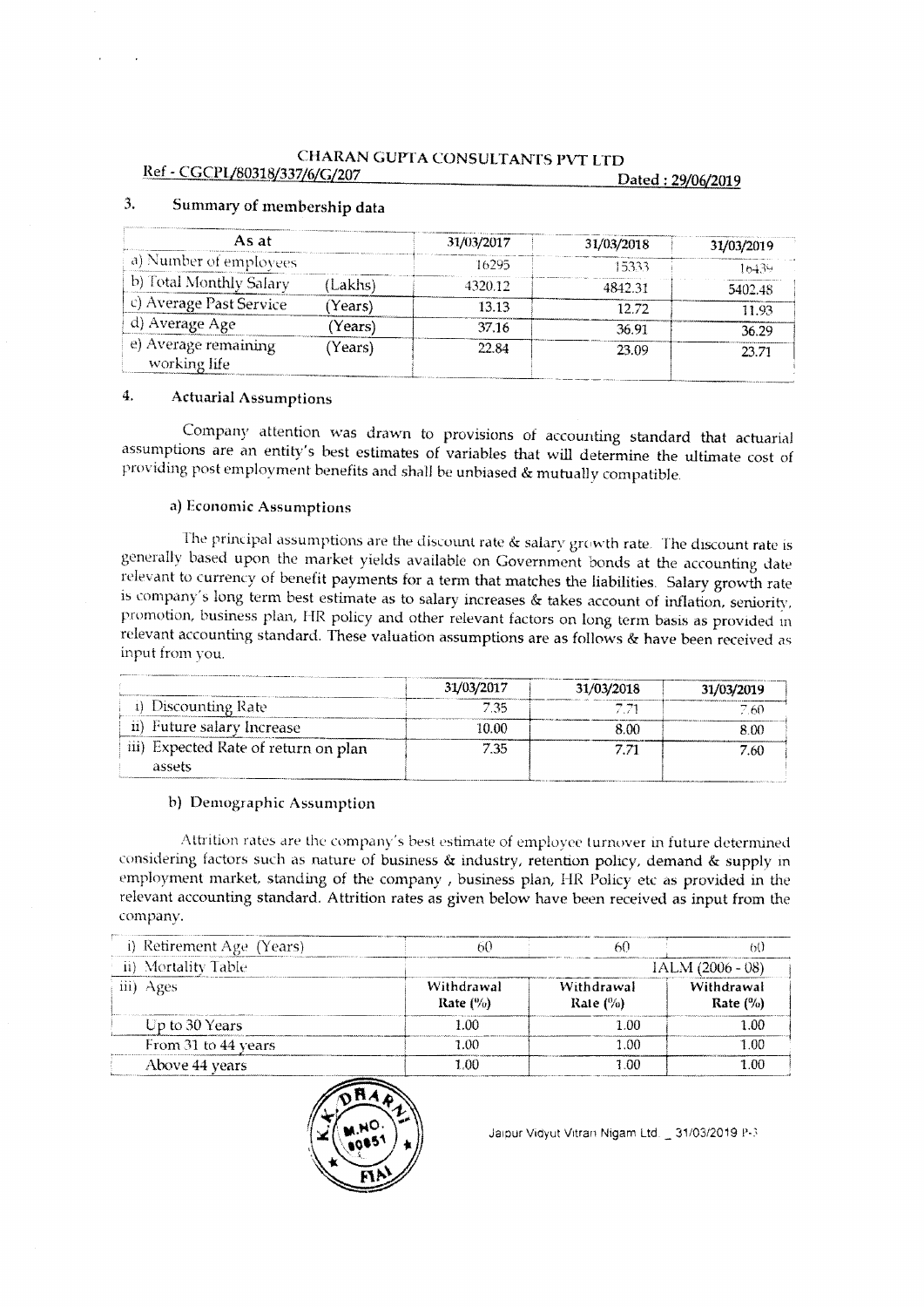It should be noted that in case of employees above retirement age, for the purpose of valuation it is assumed they will retire immediately & benefit is considered up to actual retirement age.

Mortality & Morbidity rates - 100% of IALM (2006-08) rates have been assumed which also includes the allowance for disability benefits.

| Аg | Mortality<br>Rate | Age | Mortality<br>Rate | Age | <b>Mortality Rate</b> |
|----|-------------------|-----|-------------------|-----|-----------------------|
| 15 | 0.000614          | 45  | 0.002874          | 75  | 0.039637              |
| 20 | 0.000888          | 50  | 0.004946          | 80  | 0.060558              |
| 25 | 0.000984          | 55  | 0.007888          | 85  | 0.091982              |
| 30 | 0.001056          | 60  | 0.011534          | 90  | 0.138895              |
| 35 | 0.001282          | 65  | 0.017009          | 95  | 0.208585              |
| 40 | 0.001803          | 70. | 0.025855          | 100 | 0.311628              |

## Mortality Rates for specimen ages

c) Any changes in assumptions from previous valuation are evident as above tables show assumptions of previous & current valuation. Any changes in assumptions are reported by the Company.

d) Company attention was drawn to provisions of accounting standard that actuarial assumptions are an entity's best estimates of variables that will determine the ultimate cost of providing post-employment benefits and should be unbiased & mutually compatible. Determination of actuarial assumptions depend on factors such as nature of business & industry, retention policy, demand & supply in employment market, standing of the company, business plan, HR Policy etc. I do not have access to or possess full knowledge of all these factors & have used the assumptions provided by the company. Under the circumstances, I consider the assumptions provided by the company are in generality reasonable.

#### $5<sub>1</sub>$ **Actuarial Method**

a) I have used the projected unit credit (PUC) actuarial method to assess the plan's liabilities allowing for retirements, deaths-in-service and withdrawals (Resignations / Terminations).

b) Under the PUC method a projected accrued benefit is calculated at the beginning of the period and again at the end of the period for each benefit that will accrue for all active members of the plan. The projected accrued benefit is based on the plan accrual formula and service as at the beginning and end of the period, but using member's final compensation, projected to the age at which the employee is assumed to leave active service. The plan liability is the actuarial present value of the projected accrued benefits as on the date of valuation.

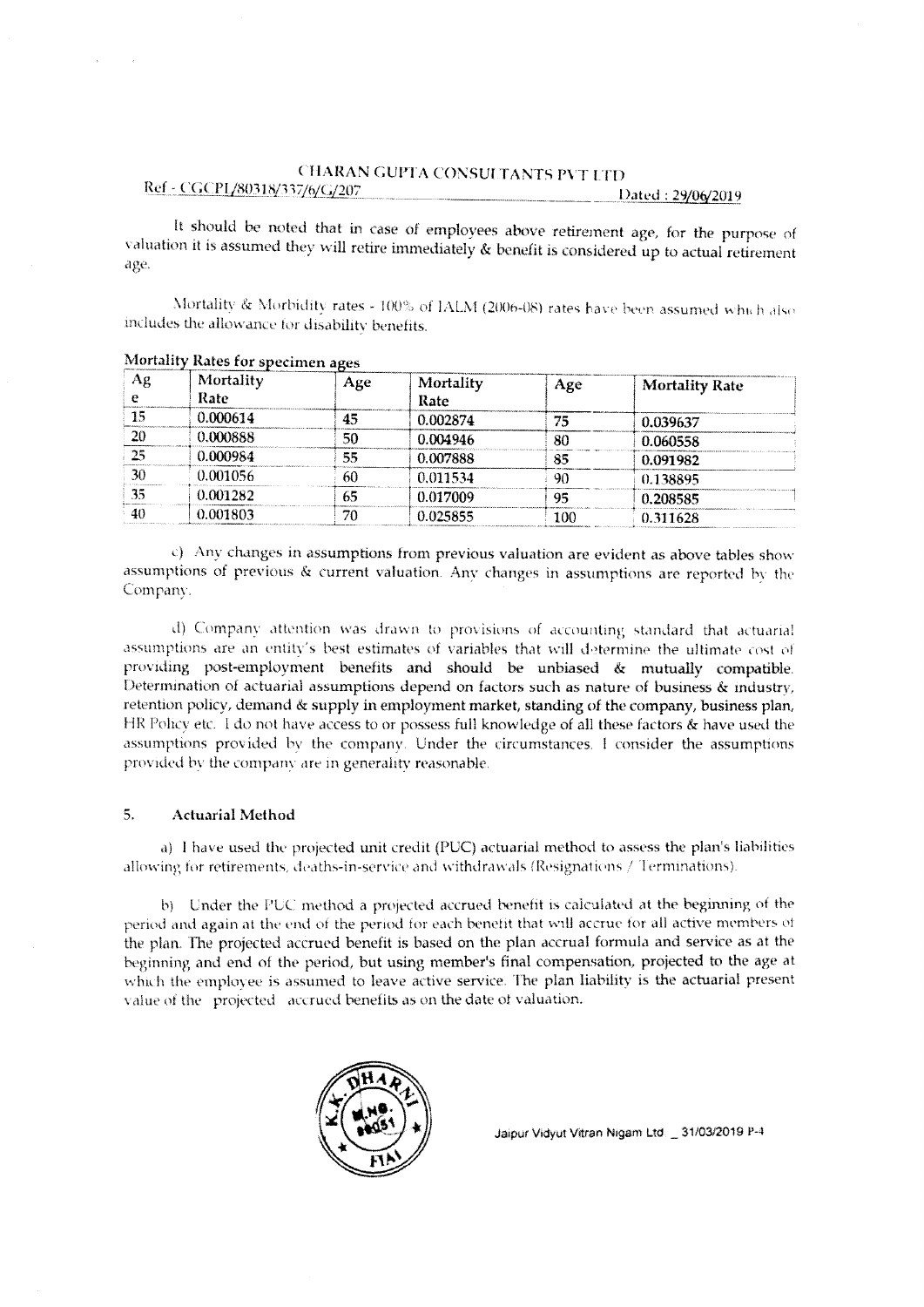### 6. Plan Assets

The details of the plan assets are as provided by the company.

### $\overline{7}$ . **Scale of Benefits**

| a)                              | Salary for calculation of<br>gratuity                     | Last drawn qualifying salary.                                                                                  |
|---------------------------------|-----------------------------------------------------------|----------------------------------------------------------------------------------------------------------------|
| $\vert$ b)                      | Vesting Period                                            | 5 years of service.                                                                                            |
|                                 | Benefit on normal<br>retirement                           | As per the provisions of payment of gratuity Act<br>1972 as amended                                            |
| $\langle \cdot   \cdot \rangle$ | Benefit on early retirement<br>withdrawal $/$ resignation | Same as normal retirement benefit based on<br>service upto the date of exit.                                   |
| (3)                             | Benefit on death in service                               | Same as normal retirement benefit based on<br>service upto the date of death & no vesting<br>conditions apply. |
|                                 | I imit                                                    | 20.00 Lakhs.                                                                                                   |

No discretionary benefits policy of past & future have been reported & valued by me.

No change in benefit scales has been reported since the last valuation.

### 8. **Change in Benefit Obligation**

|                           |                                                        | 31/03/2018     | 31/03/2019     |
|---------------------------|--------------------------------------------------------|----------------|----------------|
| $\mathbf{d}$              | Present value of obligation as at the                  | 4,43,59,88,619 | 4.52.85.44.058 |
|                           | beginning of the period                                |                |                |
| $\mathbf{h}$              | Acquisition adjustment                                 |                |                |
| O                         | Interest cost                                          | 32.60.45.163   | 34.91.50.747   |
| A.                        | Past service cost                                      | 23,14,85,952   |                |
| $\mathbf{f}^{\mathbf{a}}$ | Current service cost                                   | 27.97.01.361   | 30.35.84.808   |
|                           | Curtailment cost/(Credit)                              |                |                |
| 旯                         | Settlement cost/(Credit)                               |                |                |
| h)                        | Benefits paid                                          | (66.82.00.000) | (75.62,00,000) |
|                           | Actuarial (gain)/loss on obligation                    | (7,64,77,037)  | 43,41,10,901   |
|                           | Present value of obligation as at the end of<br>period | 4.52.85.44.058 | 4.85.91.90.514 |

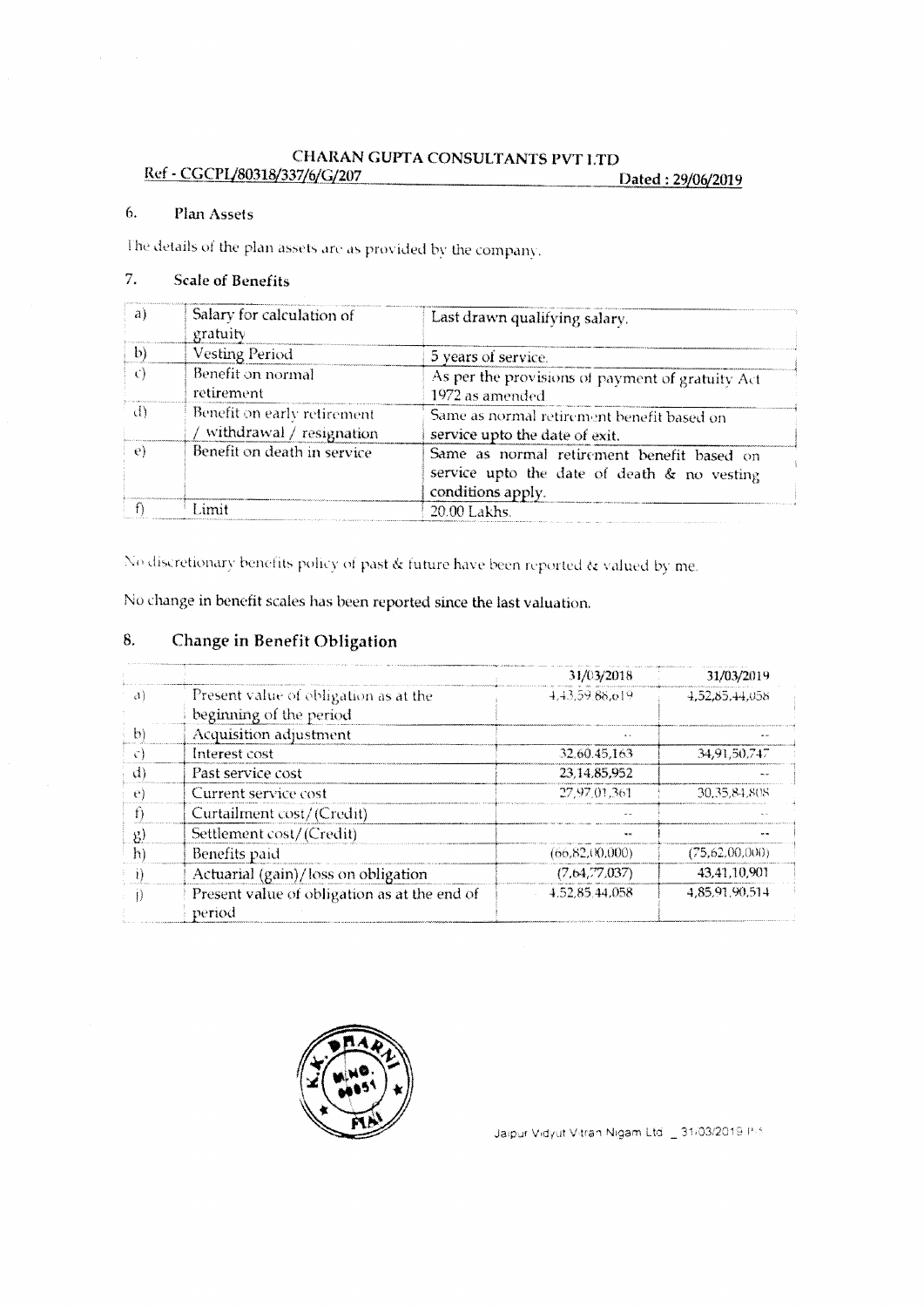Fair value of plan assets: All figures given in the table below are as provided by the  $9<sub>1</sub>$ company

|              |                                                              | 31/03/2018        | 31/03/2019        |
|--------------|--------------------------------------------------------------|-------------------|-------------------|
| -a)          | Fair value of plan assets at the beginning<br>of the period. | 1.77.65.00.000    | 2,52.22,22.222    |
| $\mathbb{D}$ | Difference in opening fund                                   |                   | 2,13,77,778       |
| 一心形          | Acquisition adjustment                                       |                   |                   |
| Æ            | Actual return on plan assets                                 | 17.58,22,222      | 21,46,00,000      |
| -01          | <b>Employer contributions</b>                                | 1,23,81,00,000    | 85,25,00,000      |
|              | Benefits paid                                                | (66, 82, 00, 000) | (75, 62, 00, 000) |
| 몸)           | Fair value of plan assets at the end of the<br>period        | 2.52.22.22.222    | 2.85.45.00.000    |
| $\ket{1}$    | <b>Funded status</b>                                         | (2,00,63,21,836)  | (2,00,46,90,514)  |
| -i ì         | Excess of actual over estimated return on<br>plan assets     | 4.52.49.472       | 1.84.88.440       |

### $10.$ Actuarial Gain/Loss on plan assets

|                                       | 31/03/2018      | 31/03/2019     |
|---------------------------------------|-----------------|----------------|
| Expected return on plan assets        | 13.05.72.750    | 19.61.11.560.  |
| Actual return on plan assets          | 17.58.22.222.   | 21.40.00.000   |
| Actuarial gain/(loss) on plan assets. | $-4.52(49.472)$ | 1 S.1 8S .140. |

#### $11.$ Actuarial Gain / loss recognized

|    |                                                                | 31/03/2018     | 31/03/2019      |
|----|----------------------------------------------------------------|----------------|-----------------|
| a١ | Actuarial gain / (loss) for the period-<br>obligation          | 7.64.77.037    | (43.41, 10.901) |
| hì | Actuarial (gain)/loss for the period - plan<br>assets          | (4.52.49.472)  | (1.84.88.440)   |
|    | Total (gain)/loss for the period                               | (12.17.26.509) | 41.56.22.401    |
| d) | Actuarial (gain) / loss recognized in the<br>period            | (12.17.26.509) | 41.56.22.461    |
| O) | Unrecognized actuarial (gains) losses at<br>the end of period. | en con         |                 |

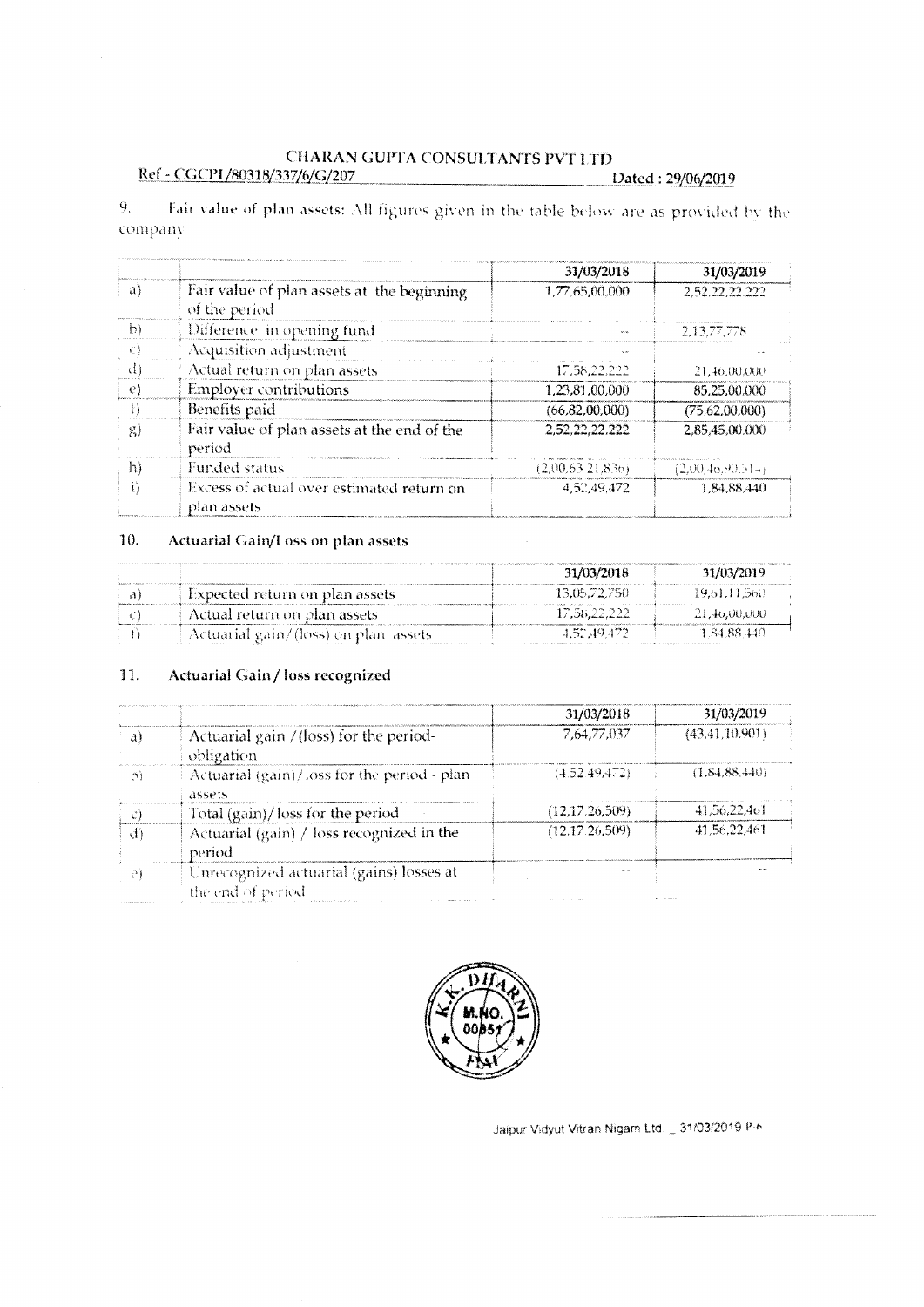|    |                                                            | 31/03/2018       | 31/03/2019       |
|----|------------------------------------------------------------|------------------|------------------|
| al | Present value of obligation as at the end of<br>the period | 4,52.85.44.058   | 4,85,91,90,514   |
| b) | Fair value of plan assets as at the end of<br>the period   | 2.52.22.22.222   | 2.85,45,00,000   |
|    | Funded status / Difference                                 | (2,00,63,21,836) | (2,00,46,90,514) |
|    | Excess of actual over estimated                            | 4.52.49.472      | 1.84.88.440      |
|    | Unrecognized actuarial (gains)/losses                      |                  | $\sim$ $\sim$    |
|    | Net asset/(liability)recognized in balance<br>sheet        | (2,00,63,21,836) | (2.00.46.90.514) |

## The amounts to be recognized in balance sheet and related analysis 12.

 $\bar{z}$ 

 $\sim$ 

## 13. Expense recognized in the statement of profit and loss

|    |                                                            | 31/03/2018     | 31/03/2019      |
|----|------------------------------------------------------------|----------------|-----------------|
| a: | Current service cost                                       | 27.97.01.361   | 30.35.84.808    |
| Þ, | Past service cost                                          | 23,14,85,952   |                 |
|    | Interest cost                                              | 32.60.45.163   | 34,91,50,747    |
| d) | Expected return on plan assets                             | (13,05,72,750) | (19.61, 11.560) |
| ₽  | Curtailment cost / (Credit)                                |                |                 |
|    | Settlement cost / (credit)                                 |                |                 |
| 只) | Net actuarial (gain)/loss recognized in the<br>period      | (12.17.26.509) | 41.56.22.461    |
|    | Expenses recognized in the statement of<br>profit & losses | 58.4933.217    | 87.22.46.456    |

## $\sqrt{14}$ . Reconciliation statement of expense in the statement of profit and loss

|    |                                                                  | 31/03/2018     | 31/03/2019        |
|----|------------------------------------------------------------------|----------------|-------------------|
| a) | Present value of obligation as at the end of<br>period           | 4.52.85.44.058 | 4.85.91.90.514    |
| D  | Present value of obligation as at the<br>beginning of the period | 4.43.59.88.619 | 4.52.85.44.058    |
|    | Benefits paid                                                    | 66,82,00,000   | 75,62,00,000      |
| d) | Actual return on plan assets                                     | (17,58,22,222) | (21, 46, 00, 000) |
|    | Acquisition adjustment                                           |                |                   |
|    | Expenses recognized in the statement of<br>profit & losses       | 58.49.33.217   | 87.22.46.456      |

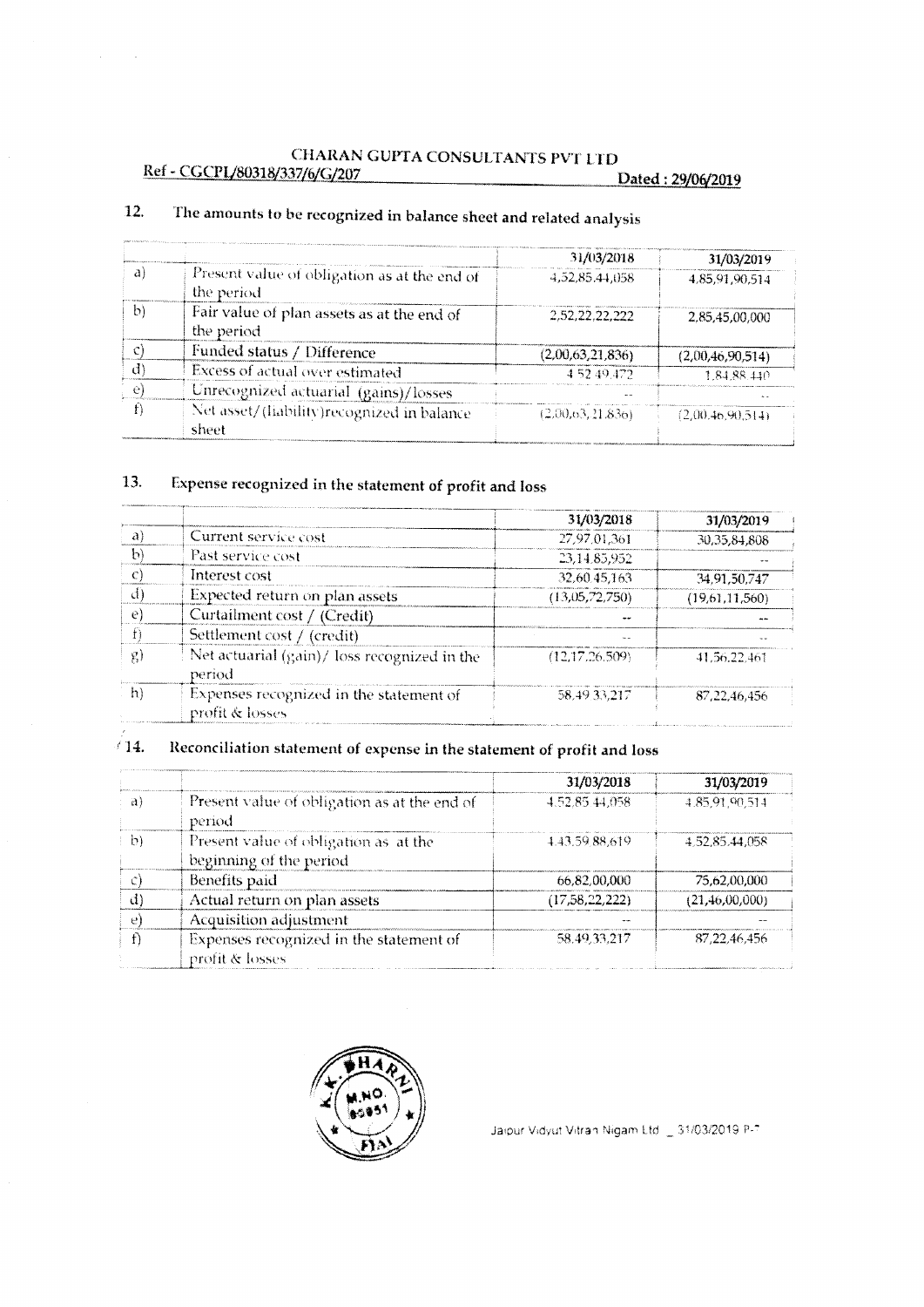# CHARAN GUPTA CONSULTANTS PVT LTD

Ref - CGCPL/80318/337/6/G/207

Dated: 29/06/2019

|    |                                                            | 31/03/2018       | 31/03/2019        |
|----|------------------------------------------------------------|------------------|-------------------|
| a) | Present value of obligation as at the end of<br>period     | 4.52.85.44.058   | 4,85,91,90,514    |
| h١ | Fair value of plan assets at the end of the<br>period      | 2.52.22.22.222   | 2.85.45.00(00)    |
|    | Surplus / (Deficit)                                        | (2,00,63,21,836) | (2,00,46,90,514)  |
| đ) | Experience adjustment on plan<br>Liabilities (loss) / gain | (89,06,33,340)   | (38, 39, 75, 731) |
|    | Experience adjustment on plan<br>Assets (loss) / gain      | 4.52.49.472      | 1,84,88,440       |

### 15. Amount for the current period

Significance of actuarial gain/loss - Recurring significant amount of actuarial gain/loss arising from experience as percentage of PBO in a year indicates that valuation assumptions need reconsideration unless it is caused by some exceptional event during the inter-valuation period

### Movement in the liability recognized in the balance sheet 16.

|                              | 31/03/2018     | 31/03/2019     |
|------------------------------|----------------|----------------|
| Opening liability            | 4.43.59.88.619 | 4.52.85.44.058 |
| Expenses as above            | 58.49.33.217   | 87.22.46.456   |
| Benefits paid                | (66.82.00.000) | 75,62,00,000)  |
| Actual return on plan assets | 17.58.22.222   | 21,46,00,000   |
| Acquisition adjustment       |                |                |
| Closing liability            | 4,52,85,44,058 | 4,85,91,90,514 |

#### 17. Major categories of plan assets (as percentage of total plan assets)

|                                          | 31/03/2018    | 31/03/2019       |
|------------------------------------------|---------------|------------------|
| Government of India Securities           |               |                  |
| <b>State Government securities</b>       | $\mathbf{w}$  |                  |
| <b>High Quality Corporate Bonds</b>      | <b>10.000</b> |                  |
| <b>Equity Shares of listed companies</b> | - -           |                  |
| Property                                 |               |                  |
| <b>Special Deposit Scheme</b>            |               |                  |
| Funds Managed by Insurer                 | 100 %         | 100 <sup>o</sup> |
| <b>Bank Balance</b>                      |               |                  |
| Total                                    | $100\%$       | 100 %            |

# 18. Enterprise best estimate of expense for the next Annual reporting period is Rs.47,94,41,783/-

# 19. Bifurcation of PBO at the end of year as per schedule III to the companies Act, 2013.

|                                                                                                                               | 31/03/2018     | 31/03/2019     |
|-------------------------------------------------------------------------------------------------------------------------------|----------------|----------------|
| .<br>Current liability                                                                                                        | 79.19.17.347   | 1.23,70,14,975 |
| Non-Current liability                                                                                                         | 3,73,66,26,711 | 3,62,21,75.539 |
| Total PBO at the end of yes                                                                                                   | 4,52,85,44,058 | 4,85,91,90,514 |
| discussions are access to the constitution of the construction of the constitution of the property of the constitution of the |                |                |

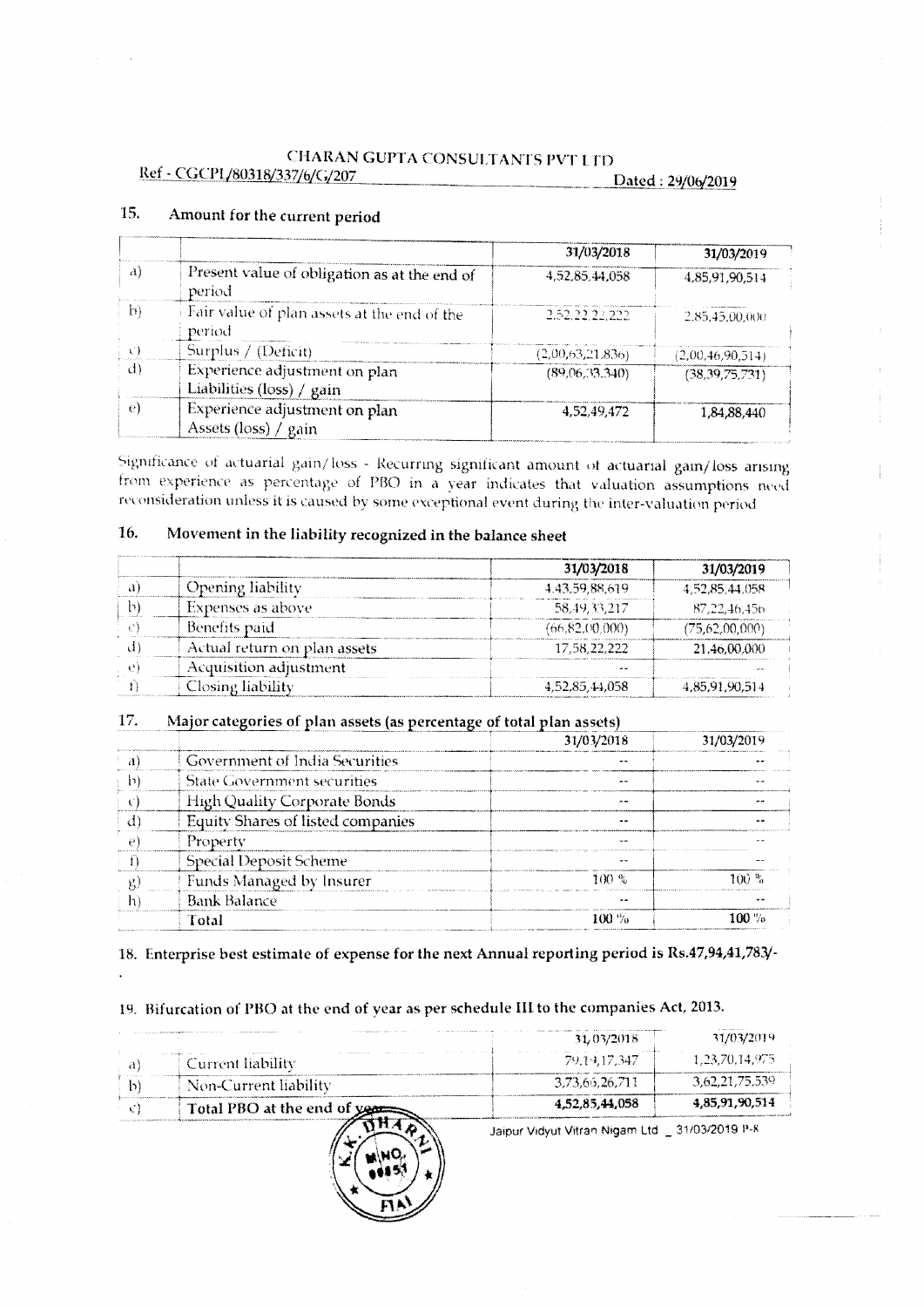# 20. Sensitivity Analysis of the defined benefit obligation.

|    | a) Impact of the change in discount rate                                                |                                |
|----|-----------------------------------------------------------------------------------------|--------------------------------|
|    | Present Value of Obligation at the end of the period                                    | 4,85,91,90,514                 |
| a) | Impact due to increase of 0.50%                                                         | (21, 98, 34, 815)              |
| b) | Impact due to decrease of 0.50 %                                                        | 24,38,33,019                   |
|    |                                                                                         |                                |
|    | b) Impact of the change in salary increase                                              |                                |
|    |                                                                                         |                                |
| a  | Present Value of Obligation at the end of the period<br>Impact due to increase of 0.50% | 4,85,91,90,514<br>19,86,21,188 |

Sensitivities due to mortality & withdrawals are not material & hence impact of change due to these not calculated.

Sensitivities as rate of increase of pensions in payment, rate of increase of pensions before retirement & life expectancy are not applicable.

21. In preparing this report

 $\lambda$ 

a) I have complied with APS (Actuarial Practice Standard) & guidance notes issued by the institute of Actuaries of India from time to time.

b) I have relied on the completeness and accuracy of the information provided to me orally and in writing by or on behalf of the company and its employees. I have not completed any detailed validation checks on the information provided. I have, however, carried out broad consistency checks. Company may ascertain the correctness of scale of benefits & other information provided by the company & contained in this report before using it.

c) No information is received & used from third party for the purpose of the valuation.

- d) No uncertainty as to legislations has been reported as on the date of report.
- e) No significant development has reported during inter-valuation period.

22. This Report is provided solely for the Company's use and for the specific purposes indicated above. Except where I expressly agree in writing, it should not be disclosed or provided to any third party, other than as provided below. In the absence of such consent and an express assumption of responsibility, no responsibility whatsoever is accepted by me for any consequences arising from any third party relying on this report or any advice relating to its contents. The Company may make a copy of this Report available to its auditors, but I make no representation as to the suitability of this Report for any purpose other than that for which it was originally provided and accept no responsibility or liability to the Company's auditors in this regard. The company should draw the provisions of this paragraph to the attention of its auditors when passing this report to them.

23. The main glossary of actuarial terms used is given in Appx - A. AS-15G

# $K. K. DHARNI$ FIAI M. No.-00051 **ACTUARY**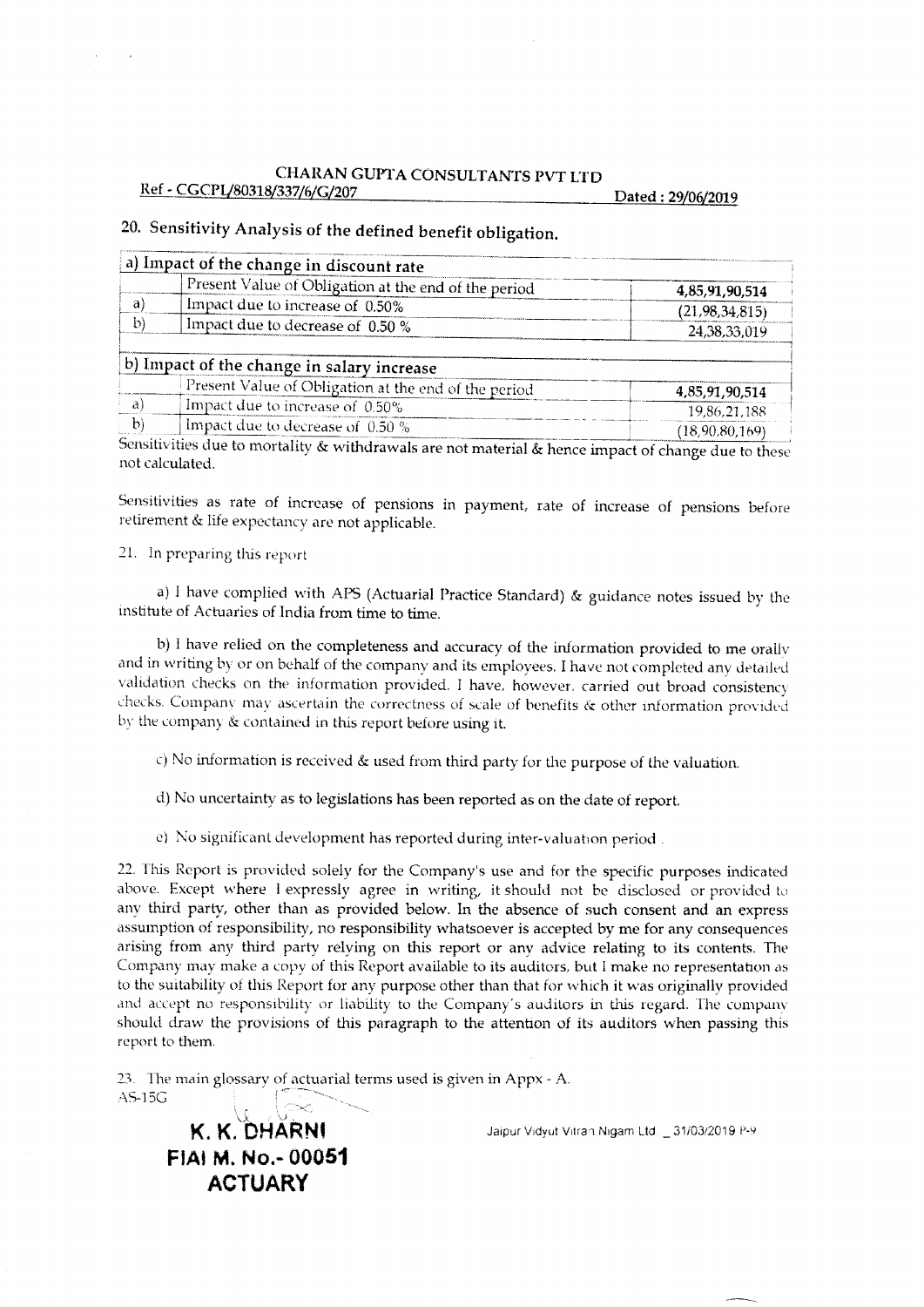# CHARAN GUPTA CONSULTANTS PVT LTD

# Ref - CGCPL/80318/337/6/G/207

## Dated: 29/06/2019  $A$ ppx –  $A$

# **GLOSSARY**

- 1. Actuarial Gain or loss From one plan period to next, if the experience of the plan differs from that anticipated using the actuarial assumption, an actuarial gain or loss occurs. For example, an actuarial gain would occur if the plan asset earned 12 % for the period while the assumed rate of return used in the valuation was 8.00 %. Other causes of actuarial gain or losses would include changes in actuarial assumption and or demographic changes in the population profile.
- 2. Balance sheet Assets/(Liability) The sponsor's balance sheet asset/(liability) entry, the net recognized amount, is the sum of the cumulative excess of contribution to the plan over net annual expense and other plan-related charges to income due either to business combination or accelerated recognition pursuant to  $AS - 15$  (R). The difference between this account and the funded status is the unrecognized net loss/ (gain) unvested prior service costs (and net transition obligation).
- 3. Funded status This is the excess / (shortfall) of the fair value of plan assets over the plan liability.
- 4. Plan liability This quantity is the discounted present value of all benefits attributed by the plan's benefit formula to service rendered prior to the measurement date. It is measured using an assumption as to future pay levels.
- 5. Service cost This is the discounted present value of benefits attributed by the plan benefit formula to service rendered by employees during the accounting period. It is measured using an assumption as to future pay levels.
- 6. Interest cost This increase in the plan liability over the accounting period due to interest (the time value of money)
- 7. Expected return on asset The expected return on assets over the accounting period, based on an assumed rate of return.
- 8. Net periodic benefit cost This is the profit and loss charge for the accounting period, and comprises the sum of the service and interest cost less the expected return on asset, plus allowance for amortization of any net liabilities not recognized in the balance sheet.
- 9. Projected benefit obligation (PBO) The actuarial present value of all benefits accrued to the calculation date for future salary increase if the gratuity benefit is based on future compensation level.
- 10. Accumulated benefit obligation (ABO) The actuarial present value of benefits based on service compensation up to calculation date, without salary increase.
- 11. Vested benefit obligation (VBO) The actuarial present value of vested accrued benefits. This is the vested portion of ABO.